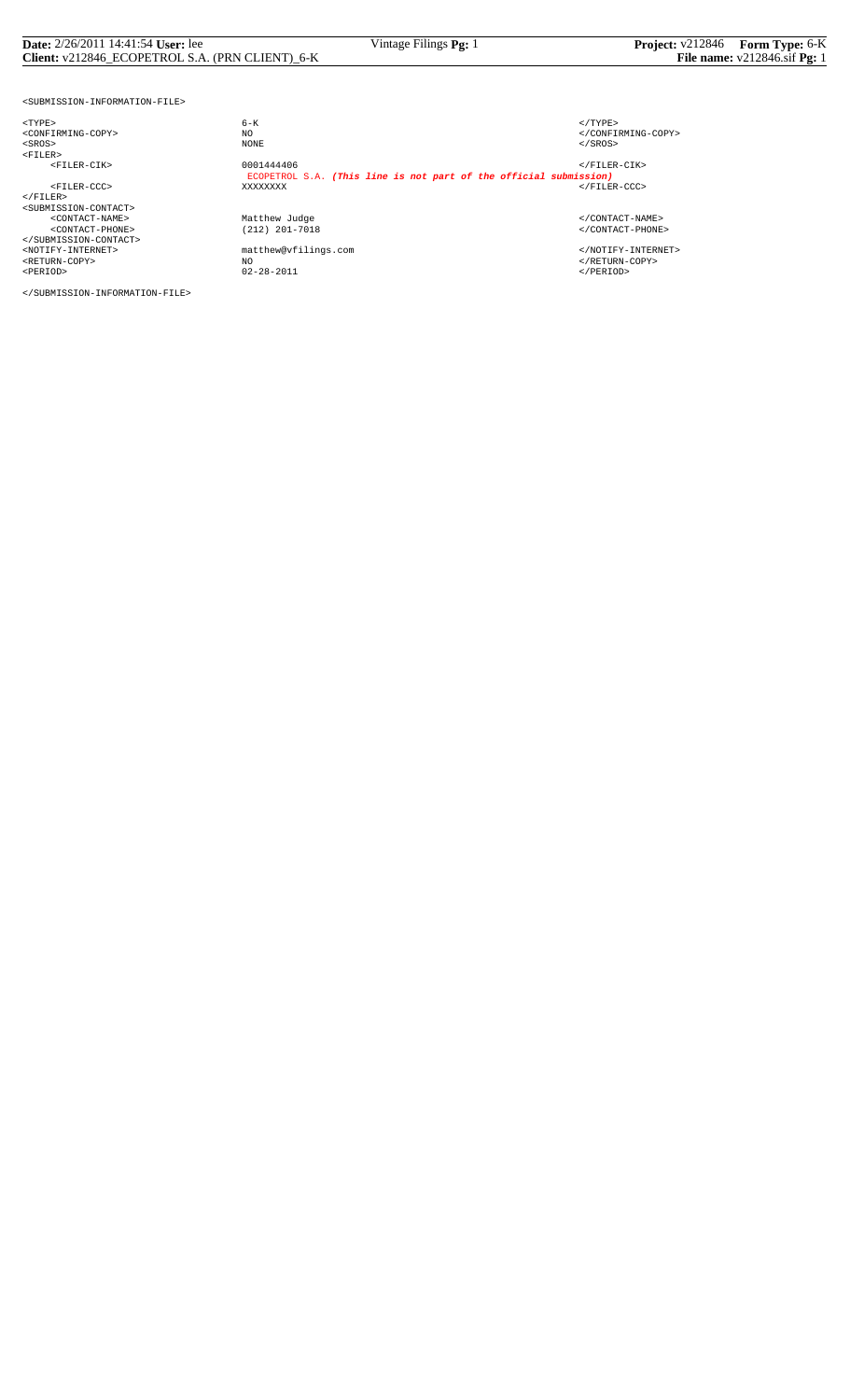### **SECURITIES AND EXCHANGE COMMISSION Washington, D.C. 20549**

 $\overline{a}$ 

 $\overline{a}$ 

 $\overline{a}$ 

 $\overline{a}$ 

### **FORM 6-K REPORT OF FOREIGN PRIVATE ISSUER PURSUANT TO RULE 13a-16 OR 15d-16 OF THE SECURITIES EXCHANGE ACT OF 1934**

February 2011

Commission File Number: 333-153452

**ECOPETROL S.A.**

*(Exact name of registrant as specified in its Charter)*  $\overline{a}$ 

> Carrera 7 No. 37 – 69 BOGOTA – COLOMBIA

*(Address of registrant's principal executive offices)*

Indicate by check mark whether the registrant files or will file annual reports under cover Form 20-F or Form 40-F.

Form 20-F  $\boxtimes$  Form 40-F  $\Box$ 

Indicate by check mark if the registrant is submitting the Form 6-K in paper as permitted by Regulation S-T Rule 101(b)(1):

 $Yes$   $\Box$  No  $\boxtimes$ 

Indicate by check mark if the registrant is submitting the Form 6-K in paper as permitted by Regulation S-T Rule 101(b)(7):

 $Yes$   $\Box$  No  $\boxtimes$ 

Indicate by check mark whether by furnishing the information contained in this Form, the registrant is also thereby furnishing the information to the Commission pursuant to Rule 12g3-2(b) under the Securities Exchange Act of 1934.

Yes □ No ⊠

If "Yes" is marked, indicate below the file number assigned to the registrant in connection with Rule  $12g3-2(b)$ : 82- $N/A$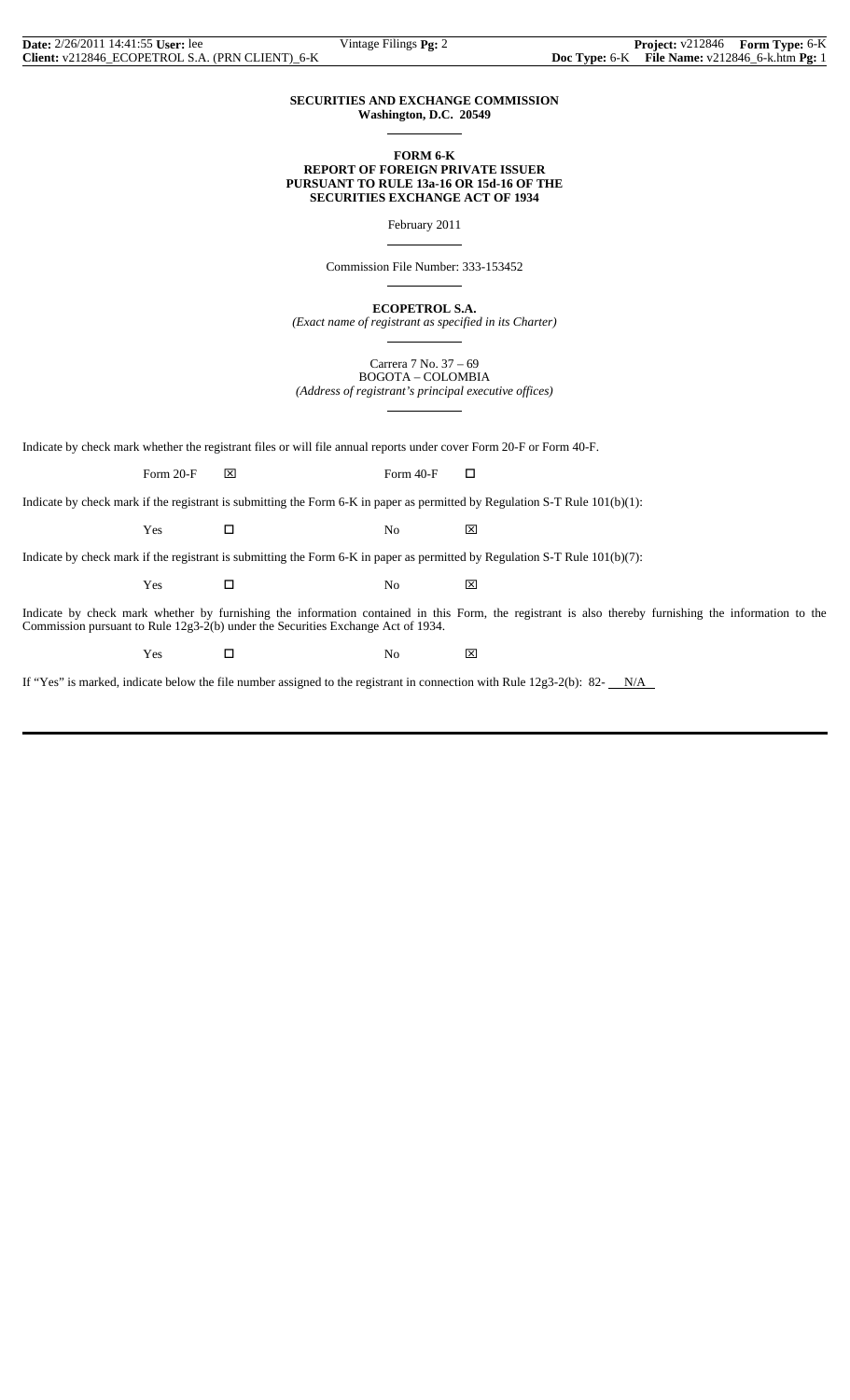PRESS RELEASE

## **Ecopetrol expands the By-Laws reform proposal to be presented at the Shareholder Meeting**

Ecopetrol S.A. ("Ecopetrol" or the "Company") informs that it will submit for consideration at its General Shareholder's Meeting on March 24, 2011 the inclusion of an additional numeral to Article Four of the Company´s By-laws, which will authorize the Company to support, promote and manage democratization programs and sales of its shares, in accordance with applicable norms.

The text of the proposed numeral can be examined on the website (www.ecopetrol.com.co)

------------------------------------------

**Bogota, February 25, 2011**

*Ecopetrol is Colombia's largest oil & gas company, where it accounts for 60% of national production. It is one of the top 60 oil companies in the world and the fourth largest oil company in Latin America. The company is also involved in exploration and production activities in Brazil, Peru and the United States (Gulf of Mexico). Ecopetrol owns the main refineries in Colombia and most of its network of oil and multipurpose pipelines, and has increased significantly its share in the biofuels business*

*This release contains forward-looking statements relating to the prospects of the business, estimates for operating and financial results and those relating to the growth prospects of Ecopetrol. These are merely projections and, as such, are based exclusively on the expectations of management concerning the future of the business and its continued access to capital to fund the company's business plan. Such forward-looking statements depend on market conditions, regulations, competitive pressures, performance of the Colombia economy and the industry, among other factors, therefore, they are subject to change without prior notice.*

**For more information, please contact:**

**Investor Relations Claudia Trujillo** Telephone: +571-234-5190 Email: investors@ecopetrol.com.co

**Media Relations (Colombia) Mauricio Tellez** Telephone: + 571-2345377 Fax: +571-2344480 Email: mtellez@ecopetrol.com.co Website: www.ecopetrol.com.co

> ENERGÍA **FUTURO** PARA EL

Dirección de Relacionamiento con el Inversionista Tel: 2345190 – Fax: 2345648 investors@ecopetrol.com.co www.ecopetrol.com.co

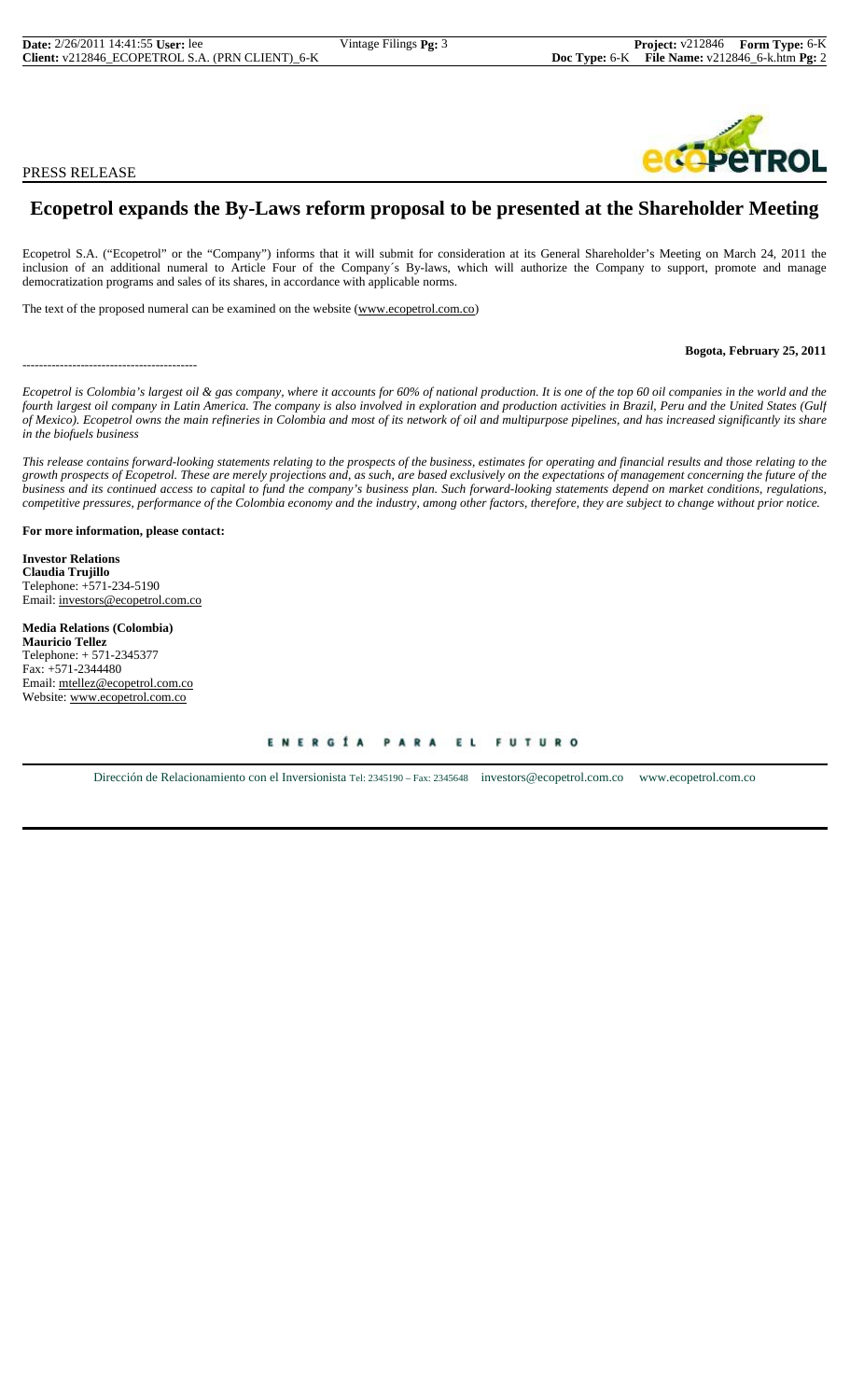| <b>Date:</b> $2/26/2011$ 14:41:55 User: lee     | Vintage Filings Pg: 4 | <b>Project:</b> v212846 Form Type: 6-K             |  |
|-------------------------------------------------|-----------------------|----------------------------------------------------|--|
| Client: v212846 ECOPETROL S.A. (PRN CLIENT) 6-K |                       | Doc Type: $6-K$ File Name: $v212846$ 6-k.htm Pg: 3 |  |

## SIGNATURE

Pursuant to the requirements of the Securities Exchange Act of 1934, the Registrant has duly caused this report to be signed on its behalf by the undersigned, thereto duly authorized.

Date: February 25, 2011

Ecopetrol S.A.

By: /s/ Adriana M. Echeverri

 Name: Adriana M. Echeverri Title: Chief Financial Officer